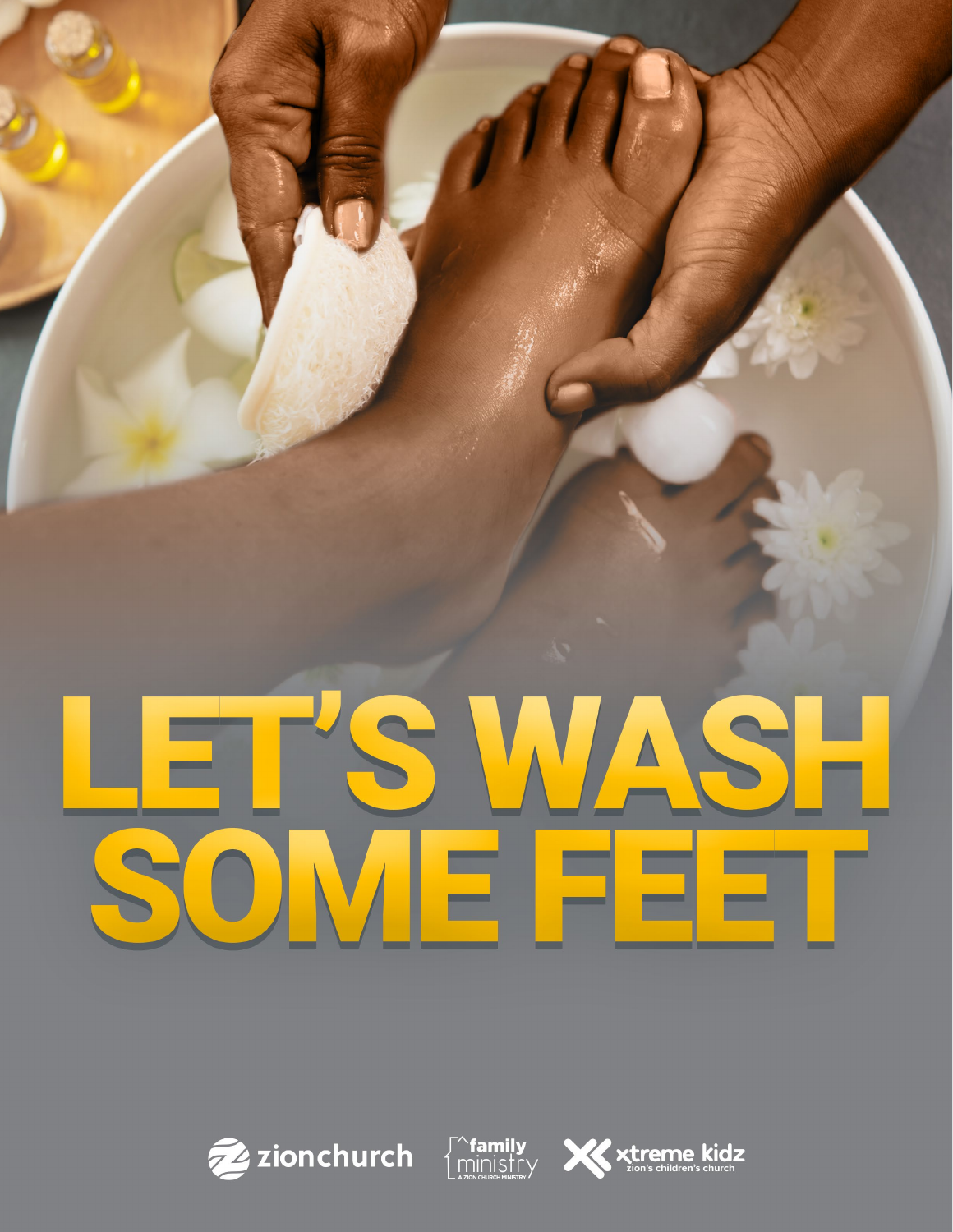#### THIS IS A UNIQUE TYPE OF FAMILY LIFE EXPERIENCE.

In this experience, I want to challenge you, the parent, to wash some feet! I know… this will be different. It might feel weird, but prayerfully it will be memorable and make a significant mark and impression on your family spiritually. Are you ready? Well, even if you aren't… let's go!

#### FIRST, LET'S READ **John 13:1-7 NLT**…

*1 "Before the Passover celebration, Jesus knew that his hour had come to leave this world and return to his Father. He had loved his disciples during his ministry on earth, and now he loved them to the very end.[a] 2 It was time for supper, and the devil had already prompted Judas,[b] son of Simon Iscariot, to betray Jesus. 3 Jesus knew that the Father had given him authority over everything and that he had come from God and would return to God. 4 So he got up from the table, took off his robe, wrapped a towel around his waist, 5 and poured water into a basin. Then he began to wash the disciples' feet, drying them with the towel he had around him."*

*6 When Jesus came to Simon Peter, Peter said to him, "Lord, are you going to wash my feet?"*

*7 Jesus replied, "You don't understand now what I am doing, but someday you will."*

## SOMETHING TO THINK ABOUT

Jesus knows He's about to say goodbye to His disciples, but before He does, He feels the need to demonstrate an action of love by washing their feet. The disciples didn't fully know why Jesus washed their feet, thus His answer to them, "You don't understand what I'm doing now, but someday you will."

Jesus was demonstrating love through serving the people He loved most. It's one thing to say you love someone; it's a completely different thing when you're willing to demonstrate that love through kneeling and washing their dirty, nasty feet, especially when they have dirty nasty attitudes to match! (Keep in mind, Jesus washed the feet of Judas and Peter all while knowing Judas was going to betray him and Peter was going to deny Him THREE TIMES!)

Today, practice what Jesus demonstrated by washing the feet of your family members. If they ask why, tell them, "You don't understand what I'm doing right now, but one day you will."

zionchurch.org  $\overline{Z}$  zionchurch  $\frac{1}{2}$  and  $\frac{1}{2}$  and  $\frac{1}{2}$  and  $\frac{1}{2}$  and  $\frac{1}{2}$  and  $\frac{1}{2}$  and  $\frac{1}{2}$  and  $\frac{1}{2}$  and  $\frac{1}{2}$  and  $\frac{1}{2}$  and  $\frac{1}{2}$  and  $\frac{1}{2}$  and  $\frac{1}{2}$  and  $\frac{$